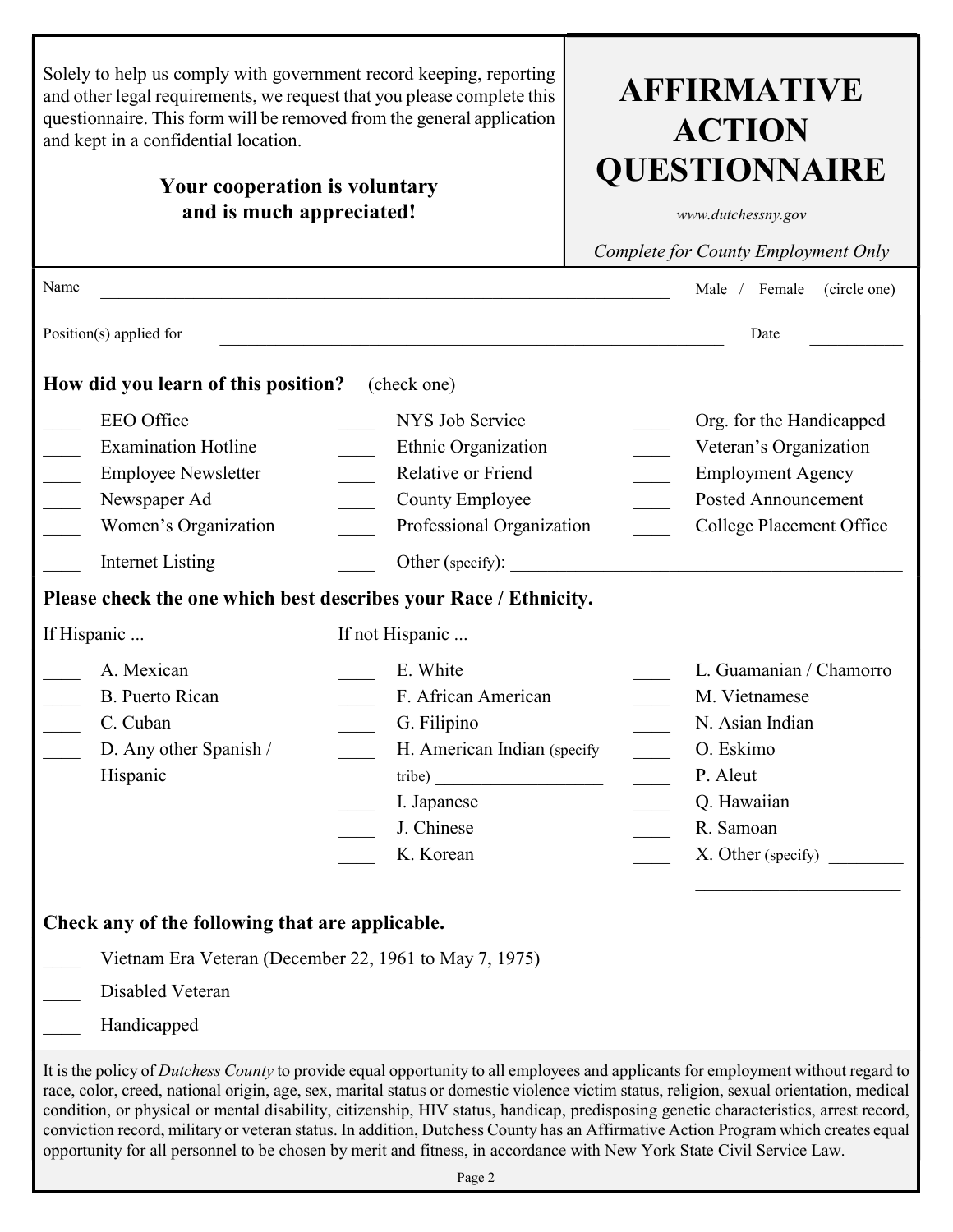|                                                                                                                                                             |                                                                                        |                                                                                                     | For Office Use Only                                                                                                                                    |  |  |
|-------------------------------------------------------------------------------------------------------------------------------------------------------------|----------------------------------------------------------------------------------------|-----------------------------------------------------------------------------------------------------|--------------------------------------------------------------------------------------------------------------------------------------------------------|--|--|
| 1. Title of Position<br><u> 1980 - Jan Samuel Barbara, político establecente de la provincia de la provincia de la provincia de la provi</u>                |                                                                                        | Approved                                                                                            |                                                                                                                                                        |  |  |
|                                                                                                                                                             |                                                                                        | Conditional                                                                                         |                                                                                                                                                        |  |  |
| www.dutchessny.gov                                                                                                                                          |                                                                                        | Disapproved<br>Fee Paid                                                                             | Waiver                                                                                                                                                 |  |  |
| 2. Social Security Number:<br>$\mathcal{L}(\mathcal{L})$ , and $\mathcal{L}(\mathcal{L})$ , and $\mathcal{L}(\mathcal{L})$ , and $\mathcal{L}(\mathcal{L})$ |                                                                                        |                                                                                                     |                                                                                                                                                        |  |  |
| 3. Legal Address:                                                                                                                                           | 9. If you are serving or have served in the armed forces of the United                 |                                                                                                     | States on a full-time active duty basis during wartime, you may be eligible                                                                            |  |  |
| Initial<br>Last Name<br>First Name                                                                                                                          |                                                                                        |                                                                                                     | to receive credits as a Disabled or Non-Disabled Veteran. (See Application                                                                             |  |  |
| Address                                                                                                                                                     | for Veterans' Credits)                                                                 |                                                                                                     |                                                                                                                                                        |  |  |
| State<br>Zip<br>City                                                                                                                                        | you wish to claim Veterans' Credits? Yes __________ No _______                         |                                                                                                     | If you are not a Veteran, skip to question #14. If you are a Veteran, do                                                                               |  |  |
| <b>Evening Phone</b><br>Day Phone                                                                                                                           | If yes, please complete questions $10 - 13$ .                                          |                                                                                                     |                                                                                                                                                        |  |  |
| Email                                                                                                                                                       |                                                                                        |                                                                                                     | 10. Did you serve in the Armed Forces of the United States during any of                                                                               |  |  |
| Mailing Address: (if different from above)                                                                                                                  | the following periods? Yes No                                                          |                                                                                                     |                                                                                                                                                        |  |  |
|                                                                                                                                                             |                                                                                        | A. December 7, 1941 to December 31, 1946<br>B. June 27, 1950 to January 31, 1955                    |                                                                                                                                                        |  |  |
| Address                                                                                                                                                     | C. February 28, 1961 to May 7, 1975                                                    | D. August 2, 1990 to "end of such hostilities"                                                      |                                                                                                                                                        |  |  |
| State<br>Zip<br>City<br>4. State your permanent legal residence for each of the geographic areas                                                            | June 27, 1950 to July 3, 1952                                                          |                                                                                                     | E. U.S. Public Health Service: July 29, 1945 to December 31, 1946, or                                                                                  |  |  |
| below, indicating the length of continuous residence to date. Village of<br>Wappingers Falls residents should also include town.                            |                                                                                        |                                                                                                     |                                                                                                                                                        |  |  |
| Yrs/Mos<br>Area                                                                                                                                             | 11. Did you receive an expeditionary medal for any of the following<br>conflicts?      | $Yes$ No $\_\_\_\_\$                                                                                |                                                                                                                                                        |  |  |
| School District                                                                                                                                             |                                                                                        |                                                                                                     |                                                                                                                                                        |  |  |
| Village/Town/City<br>County of                                                                                                                              |                                                                                        | A. Lebanon - June 1, 1983 to December 1, 1987<br>B. Grenada - October 23, 1983 to November 21, 1983 |                                                                                                                                                        |  |  |
| State of                                                                                                                                                    |                                                                                        | C. Panama - December 20, 1989 to January 31, 1990                                                   |                                                                                                                                                        |  |  |
|                                                                                                                                                             | 12. Are you classified as: (Check appropriate)<br>A non-disabled war veteran           |                                                                                                     |                                                                                                                                                        |  |  |
| 5. If you are under 18 years of age, can you provide proof of your                                                                                          | A disabled war veteran                                                                 |                                                                                                     |                                                                                                                                                        |  |  |
| 6. If the position you are applying for has minimum or maximum age limits                                                                                   |                                                                                        |                                                                                                     | 13. Since January 1, 1951, have you used additional credits as a veteran for<br>appointment to any position in the public employment of New York State |  |  |
| (see announcement), please enter your date of birth:                                                                                                        | or any of its civil divisions?                                                         | Yes No                                                                                              |                                                                                                                                                        |  |  |
| Month Day Year                                                                                                                                              |                                                                                        |                                                                                                     |                                                                                                                                                        |  |  |
|                                                                                                                                                             | 14. Do you possess certification as an Exempt Volunteer Firefighter?                   | $Yes$ No $\_\_$                                                                                     |                                                                                                                                                        |  |  |
| If "No", give alien registration number:                                                                                                                    |                                                                                        |                                                                                                     |                                                                                                                                                        |  |  |
| 8. For examination purposes only:                                                                                                                           | 15. If you have been employed by the County of Dutchess, Dutchess                      |                                                                                                     | Community College or by any civil division therein (city, town, village,                                                                               |  |  |
| Indicate if you desire accommodation because you<br>cannot be tested on the announced exam date due to a conflict                                           | school district or special district), please state location(s) and dates:<br>Location: |                                                                                                     | Dates:                                                                                                                                                 |  |  |
| with a religious observance or practice.<br>are a handicapped individual and require the following<br>assistance or accommodations:                         |                                                                                        |                                                                                                     |                                                                                                                                                        |  |  |
|                                                                                                                                                             |                                                                                        |                                                                                                     | (Page 3)                                                                                                                                               |  |  |
|                                                                                                                                                             |                                                                                        |                                                                                                     |                                                                                                                                                        |  |  |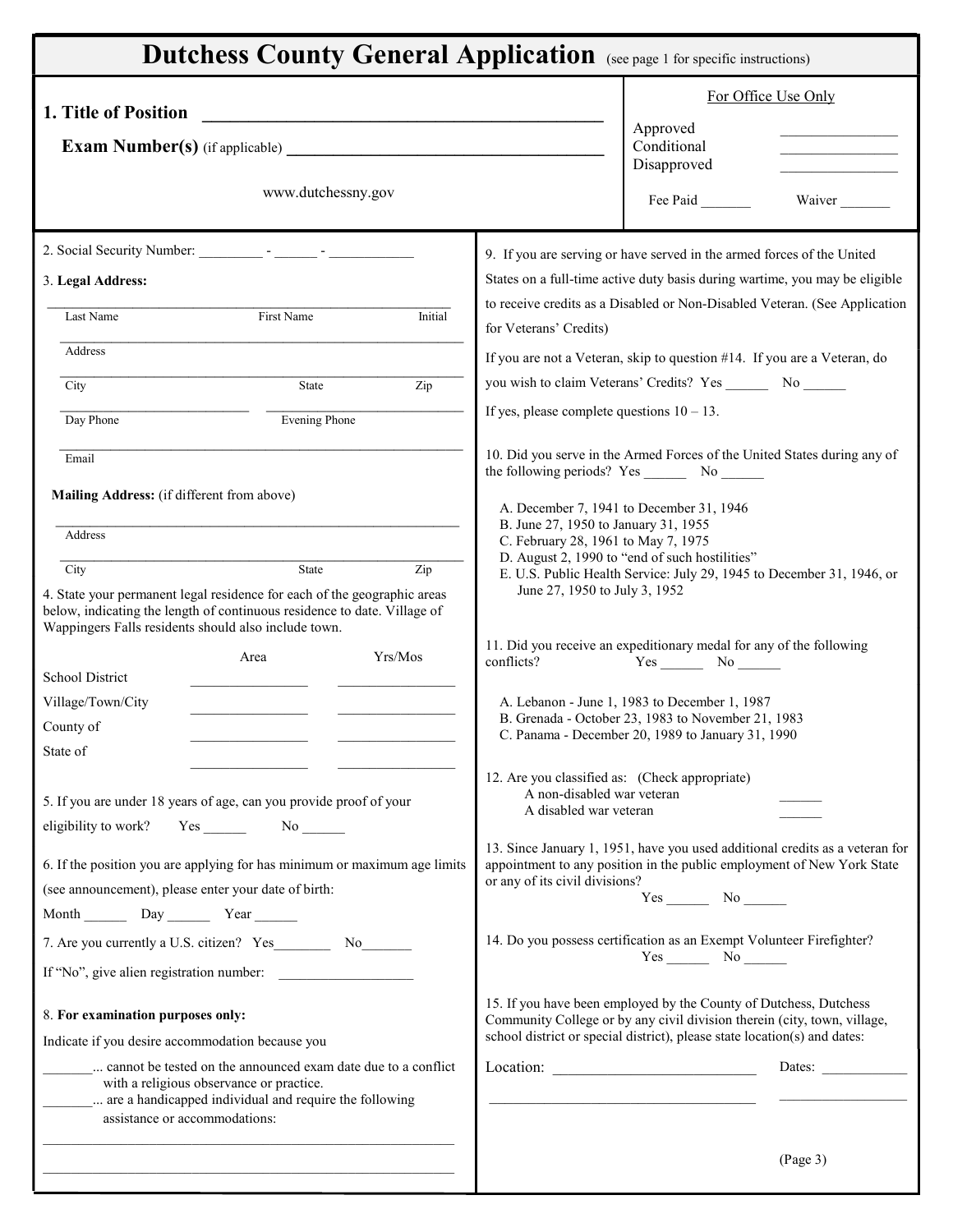## Dutchess County General Application

## Exam Fee Waiver Request

All examinations offered by Dutchess County currently require a non-refundable processing fee. This fee will be waived in accordance with Civil Service Law Section 50.5(b) for candidates who certify they are unemployed *and* **Dutchess County General Application**<br> **Exam Fee Waiver Request**<br>
All examinations offered by Dutchess County currently require a non-refundable processing fee. This fee will be<br>
waived in accordance with Civil Service Law

|                                | <b>Dutchess County General Application</b>                                                                                                                                                                                                                                                                                                                                                                                                                            |
|--------------------------------|-----------------------------------------------------------------------------------------------------------------------------------------------------------------------------------------------------------------------------------------------------------------------------------------------------------------------------------------------------------------------------------------------------------------------------------------------------------------------|
| <b>Exam Fee Waiver Request</b> |                                                                                                                                                                                                                                                                                                                                                                                                                                                                       |
|                                | All examinations offered by Dutchess County currently require a non-refundable processing fee. This fee will be<br>waived in accordance with Civil Service Law Section 50.5(b) for candidates who certify they are unemployed and<br>primarily responsible for the support of a household, $or$ who are receiving public assistance.                                                                                                                                  |
| N <sub>o</sub><br>Yes          | I am unemployed, primarily responsible for the support of a household, and cannot be<br>claimed as a dependant on another person's tax return.                                                                                                                                                                                                                                                                                                                        |
|                                | I am currently receiving Supplemental Security Income (SSI) payments.                                                                                                                                                                                                                                                                                                                                                                                                 |
|                                | I am currently on Medicaid.                                                                                                                                                                                                                                                                                                                                                                                                                                           |
|                                | I am currently receiving Public Assistance (Temporary Assistance for Needy Families/Family<br>Assistance or Safety Net Assistance). Case number:<br>(must be entered)                                                                                                                                                                                                                                                                                                 |
|                                | I am currently certified for Job Training Partnership Act / Workforce Investment Act<br>programs.                                                                                                                                                                                                                                                                                                                                                                     |
|                                | I affirm that the information I have provided is true under the possible penalties of disqualification and perjury.                                                                                                                                                                                                                                                                                                                                                   |
| Signature                      | Date                                                                                                                                                                                                                                                                                                                                                                                                                                                                  |
|                                | <b>Affirmation and Authorization to Investigate and Release</b><br>The undersigned applicant hereby affirms that the statements made on this application and any attached papers or                                                                                                                                                                                                                                                                                   |
|                                | documents are true under the penalties of disqualification and perjury.                                                                                                                                                                                                                                                                                                                                                                                               |
|                                | The undersigned applicant hereby authorizes the Department of Human Resources of the County of Dutchess or<br>its agents to investigate matters necessary for the verification of the qualifications of the applicant. Such<br>authorization shall include the right to examine any and all records, files, histories or other information relating to<br>the applicant in the possession of any federal, state or municipal authority, corporation, agent or person. |

## Affirmation and Authorization to Investigate and Release

its agents to investigate matters necessary for the verification of the qualifications of the applicant. Such authorization shall include the right to examine any and all records, files, histories or other information relating to the applicant in the possession of any federal, state or municipal authority, corporation, agent or person. Furthermore, such investigation may include a criminal background investigation, which would require a fingerprint check, to determine overall suitability for employment. Failure to meet standards for the background investigation may result in disqualification. The applicant voluntarily releases from liability all persons or entities supplying or collecting such information. documents are true under the penalties of disqualification and perjury.<br>
The undersigned applicant hereby authorizes the Department of Human Resources of the County of Dutchess or<br>
its agents to investigate matters necessa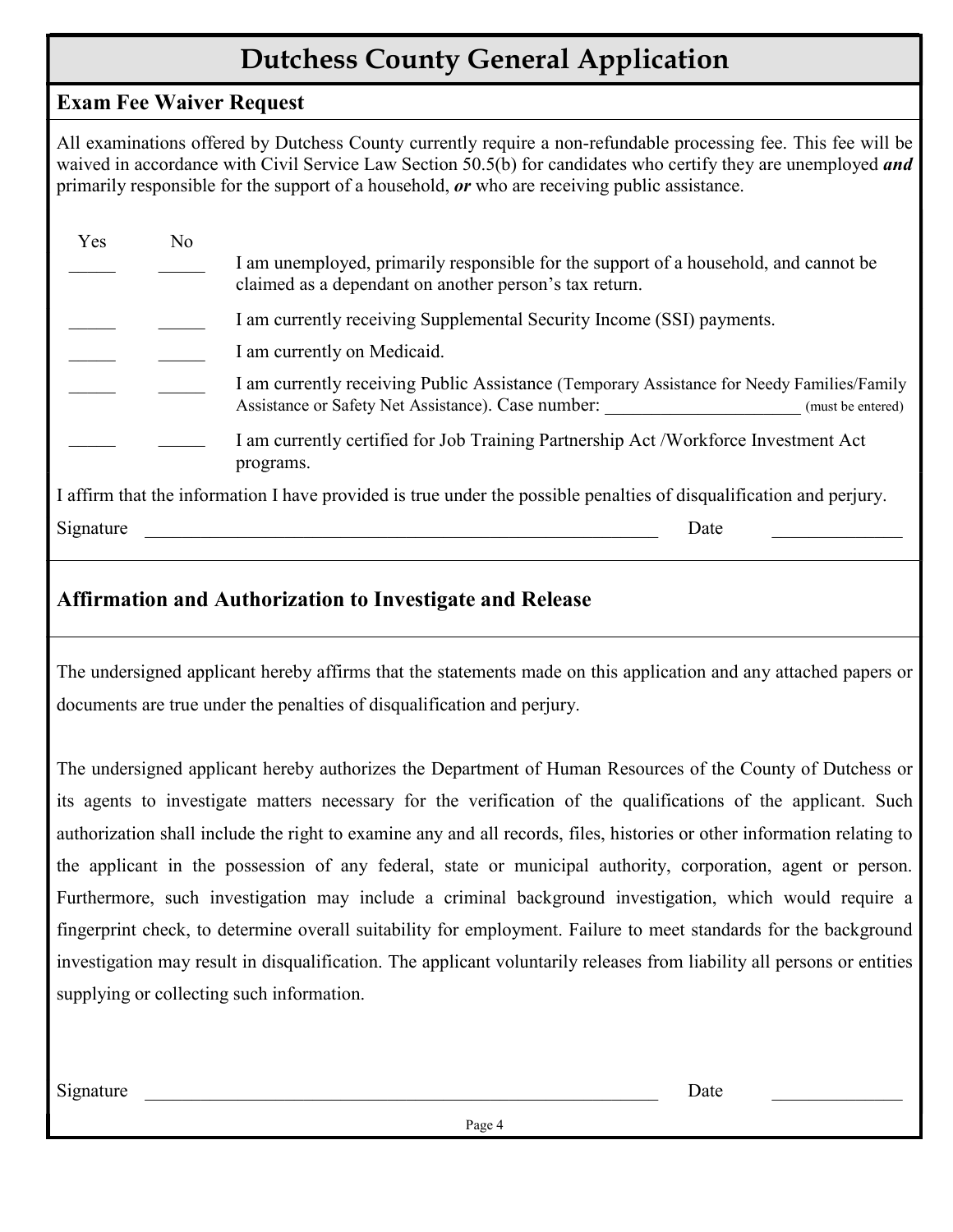| Name                                                                                    | <b>Dutchess County General Application</b>                                                                                                                                                                                     |                                 |                       | Position / Exam | (Complete in full – attaching a resume is <b>not</b> sufficient) |                     |                                                                                       |
|-----------------------------------------------------------------------------------------|--------------------------------------------------------------------------------------------------------------------------------------------------------------------------------------------------------------------------------|---------------------------------|-----------------------|-----------------|------------------------------------------------------------------|---------------------|---------------------------------------------------------------------------------------|
| <b>16. LICENSES</b><br>Trade / Professional                                             | <b>Title / Issuing Agency</b>                                                                                                                                                                                                  |                                 | <b>License Number</b> |                 | <b>Original Date of Issue</b>                                    |                     | <b>Expiration Date</b>                                                                |
| Driver                                                                                  | Do you have a valid license to operate a motor vehicle in New York?<br>Endorsements                                                                                                                                            |                                 | Class                 |                 |                                                                  | Date of Expiration  | $Yes$ No $\rule{1em}{0.15mm}$ No $\rule{1.5mm}{0.15mm}$                               |
| <b>17. EDUCATION</b><br><b>AND SKILLS</b>                                               | Name / Location                                                                                                                                                                                                                | <b>Dates</b><br><b>Attended</b> | F/T<br>or<br>P/T      | # $Yrs$         | Major / Type<br>of Course                                        | # of<br><b>Crds</b> | <b>Degree Earned / Date</b><br>Awarded                                                |
| College, Trade or<br>Technical School /<br>Special Courses /<br>Continuing<br>Education |                                                                                                                                                                                                                                |                                 |                       |                 |                                                                  |                     |                                                                                       |
| High School                                                                             | Address and the contract of the contract of the contract of the contract of the contract of the contract of the contract of the contract of the contract of the contract of the contract of the contract of the contract of th |                                 |                       |                 |                                                                  |                     |                                                                                       |
|                                                                                         | Graduated?                                                                                                                                                                                                                     |                                 |                       |                 |                                                                  |                     |                                                                                       |
| Keyboarding                                                                             | Indicate typing / keyboarding experience and whether from work, training or both:                                                                                                                                              |                                 |                       |                 |                                                                  |                     |                                                                                       |
| Computers                                                                               | Indicate program experience in the following types of software and whether from work or training:<br>word processing<br>spread sheet<br>database management<br>other                                                           |                                 |                       |                 |                                                                  |                     |                                                                                       |
| Languages                                                                               | Indicate languages other than English and general level of ability in speaking, reading and writing:                                                                                                                           |                                 |                       |                 |                                                                  |                     |                                                                                       |
| <b>18. WORK</b><br><b>EXPERIENCE</b>                                                    | List most recent experience first. Attach additional sheets if necessary. A resume is not sufficient.                                                                                                                          |                                 |                       |                 |                                                                  |                     | Check to indicate you do not wish your present employer to be contacted at this time. |
| Length of Employment<br>Mo/Yr<br>Mo/Yr<br>To<br><b>From</b>                             | Firm Name                                                                                                                                                                                                                      |                                 | Address               |                 |                                                                  |                     |                                                                                       |
| Hours per Week<br>Unpaid $\square$<br>Paid $\Box$                                       | Duties (indicate % of time for each) Duties (indicate % of time for each)                                                                                                                                                      |                                 |                       |                 |                                                                  |                     |                                                                                       |
| Title                                                                                   |                                                                                                                                                                                                                                |                                 |                       |                 |                                                                  |                     |                                                                                       |
| Type of Business                                                                        |                                                                                                                                                                                                                                |                                 |                       |                 |                                                                  |                     |                                                                                       |
| Supervisor                                                                              |                                                                                                                                                                                                                                |                                 |                       |                 |                                                                  |                     |                                                                                       |
| Supervisor's Title                                                                      |                                                                                                                                                                                                                                |                                 |                       |                 |                                                                  |                     |                                                                                       |
|                                                                                         |                                                                                                                                                                                                                                |                                 |                       | Page 5          |                                                                  |                     |                                                                                       |